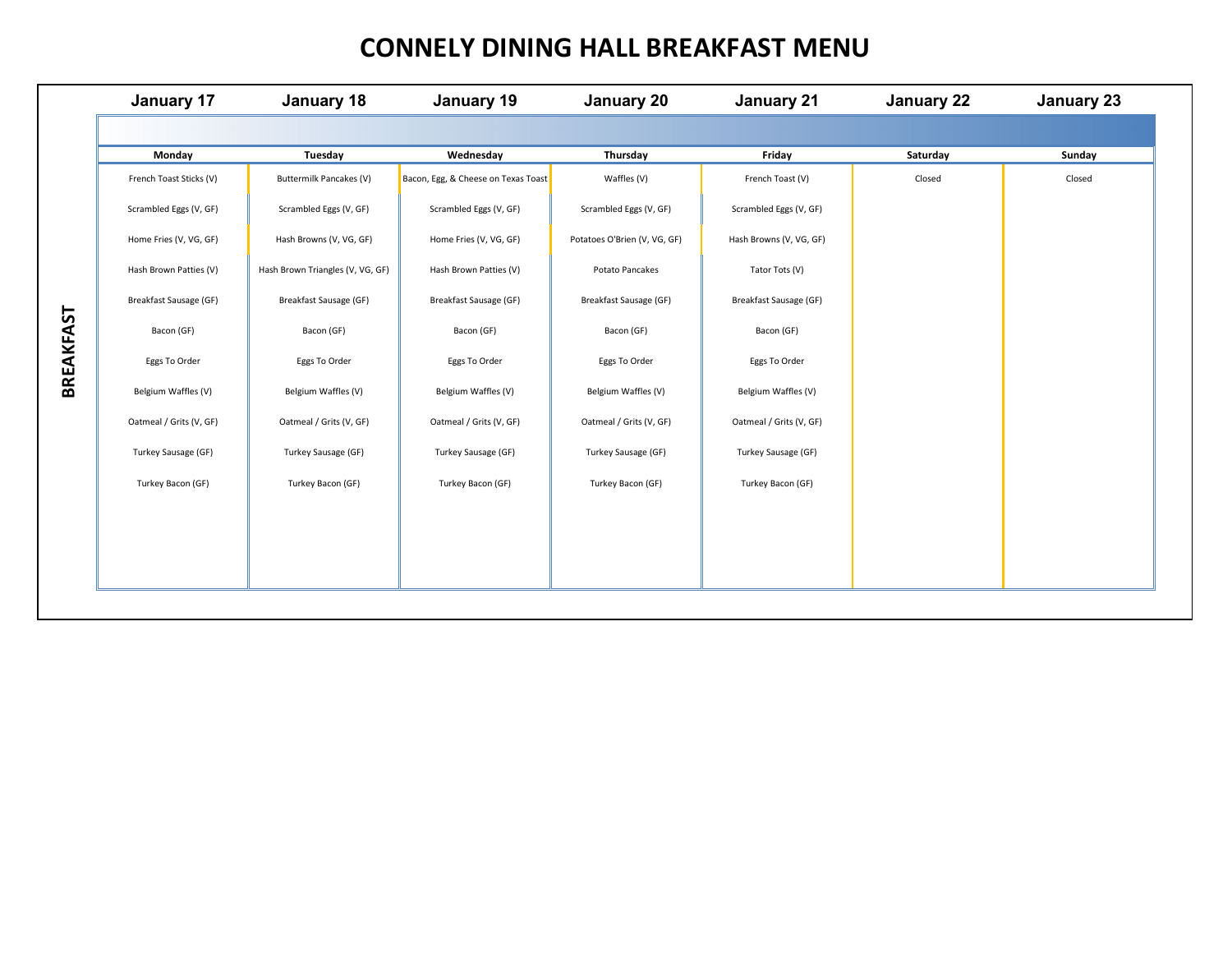# **CONNELY DINING HALL LUNCH MENU**

|              | <b>January 17</b>         | January 18                            | January 19                     | January 20                                | January 21                     | January 22                | <b>January 23</b>            |
|--------------|---------------------------|---------------------------------------|--------------------------------|-------------------------------------------|--------------------------------|---------------------------|------------------------------|
|              |                           |                                       |                                |                                           |                                |                           |                              |
|              | Monday                    | Tuesday                               | Wednesday                      | Thursday                                  | Friday                         | Saturday                  | Sunday                       |
|              | Beef Tacos                | Chicken Patty Sandwiches              | General Tso's Chicken          | Southern Style Chicken Tenders            | Capresse Chicken               | Buttermilk Pancakes (V)   | French Toast Sticks (V)      |
|              | Salsa Bar (V)             | Jalapeno Cream Cheese Bites (V)       | Vegetable Fried Rice (V,GF)    | Ranch, Buffalo and Teriyaki Sauce         | Rice Pilaf with Orzo (V)       | Scrambled Eggs (V, GF)    | Scrambled Eggs (V, GF)       |
|              | Nachos & Cheese Sauce (V) | Garden Peas (V, GF)                   | Vegetable Pot Stickers (V)     | Sauteed Zuchini Squash (V-GF)             | Roasted Broccoli (V-VG-GF)     | Home Fries (V, VG, GF)    | Potatoes O'brien (V, VG, GF) |
| COMFORT FOOD | Mexican Rice (V-GF)       | Buttered Corn (V, GF)                 | Asian Blend (V, VG, GF)        | Green beans & Baby Carrots (V, VG,<br>GF) | Chef's Selection Vegetable (V) | Hash Brown Patties (V)    | Potato Pancakes              |
|              | Churros                   |                                       |                                |                                           |                                | Breakfast Sausage (GF)    | Breakfast Sausage (GF)       |
|              |                           |                                       |                                |                                           |                                | Bacon (GF)                | Bacon (GF)                   |
|              |                           |                                       |                                |                                           |                                |                           |                              |
|              |                           |                                       |                                |                                           |                                |                           |                              |
|              | Monday                    |                                       |                                |                                           |                                |                           |                              |
|              |                           | Tuesday                               | Wednesday                      | Thursday                                  | Friday                         | Saturday                  | Sunday                       |
|              | Hamburger                 | Hamburger                             | Hamburger                      | Hamburger                                 | Hamburger                      | Hamburger                 | Hamburger                    |
|              | Cheeseburger              | Cheeseburger                          | Cheeseburger                   | Cheeseburger                              | Cheeseburger                   | Cheeseburger              | Cheeseburger                 |
| GRILL        | Grilled Chicken Sandwich  | Grilled Chicken Sandwich              | Grilled Chicken Sandwich       | Grilled Chicken Sandwich                  | Grilled Chicken Sandwich       | Grilled Chicken Sandwich  | Grilled Chicken Sandwich     |
|              | Black Bean Burger (V, VG) | Black Bean Burger (V, VG)             | Black Bean Burger (V, VG)      | Black Bean Burger (V, VG)                 | Black Bean Burger (V, VG)      | Black Bean Burger (V, VG) | Black Bean Burger (V, VG)    |
| FALCON       | Turkey Burger (GF)        | Turkey Burger (GF)                    | Turkey Burger (GF)             | Turkey Burger (GF)                        | Turkey Burger (GF)             | Turkey Burger (GF)        | Turkey Burger (GF)           |
|              | All Beef Hot Dog          | All Beef Hot Dog                      | All Beef Hot Dog               | All Beef Hot Dog                          | All Beef Hot Dog               | All Beef Hot Dog          | All Beef Hot Dog             |
|              | Onion Rings (V)           | Buttermilk Ranch French Fries (V, GF) | Brew City Waffle Fries (V, VG) | Chili Lime Spiced Fries (V, VG)           | Buffalo Fries (V, VG)          | Chef's Selection          | Chef's Selection             |

| INTERNATIO | <b>NAL</b> |
|------------|------------|
|            | SHOP       |

| Monday      | Tuesday               | Wednesday     | Thursday                        | Friday | Saturday      | Sunday        |
|-------------|-----------------------|---------------|---------------------------------|--------|---------------|---------------|
| Hot Dog Bar | Asian Fusion Stir Fry | Pastabilities | Ice-Cream Floats and Milkshakes | Closed | Eggs To Order | Eggs To Order |

| $\sim$ | Mondav           | Tuesdav          | Wednesdav        | Thursdav         | Fridav           | Saturdav         | Sundav           |
|--------|------------------|------------------|------------------|------------------|------------------|------------------|------------------|
| O<br>ᇚ | Cheese Pizza (V) | Cheese Pizza (V) | Cheese Pizza (V) | Cheese Pizza (V) | Cheese Pizza (V) | Cheese Pizza (V) | Cheese Pizza (V) |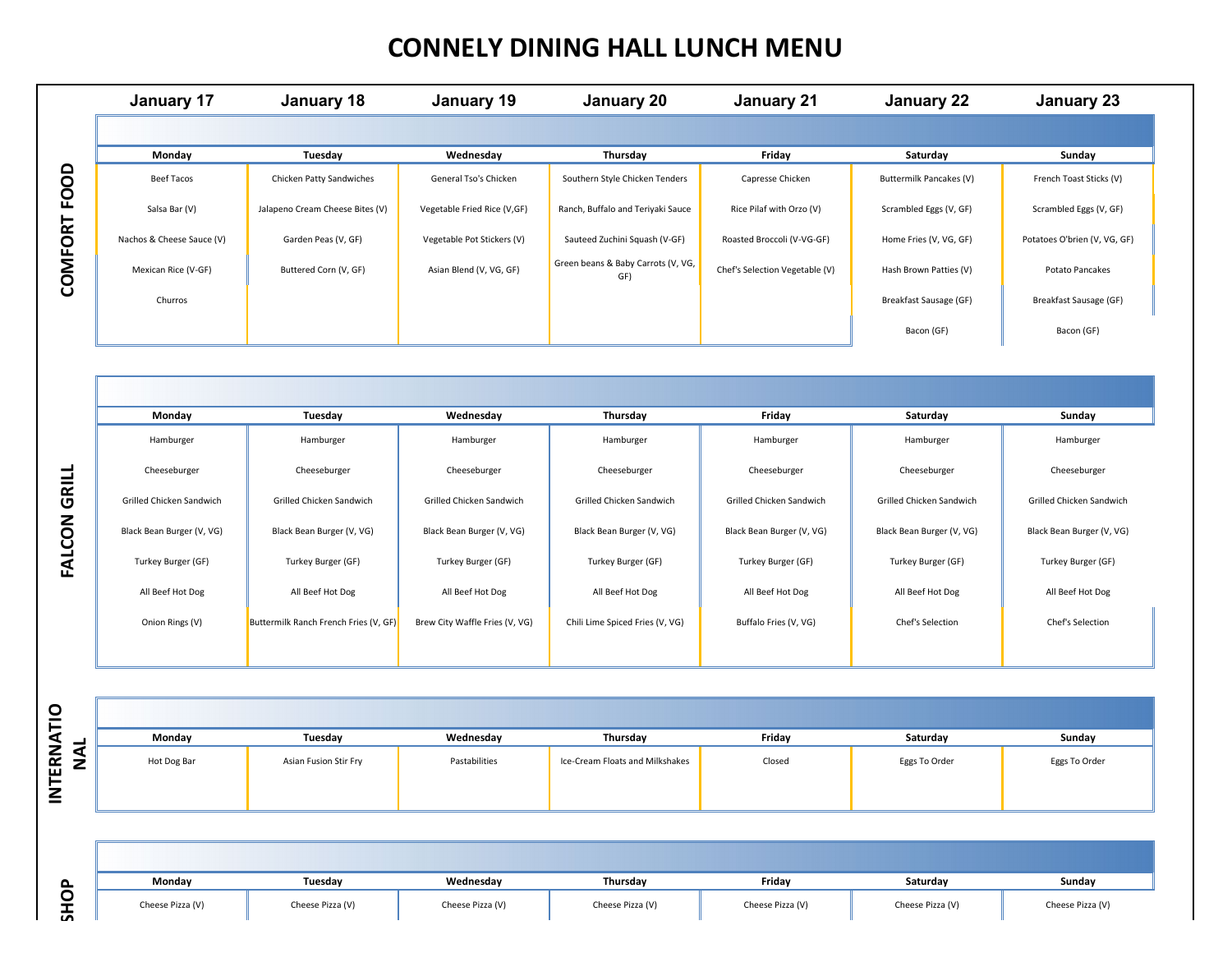## **CONNELY DINING HALL LUNCH MENU**

|                     | <b>January 17</b>                   | January 18                         | January 19                  | <b>January 20</b>                                                 | January 21                    | January 22                | <b>January 23</b>         |
|---------------------|-------------------------------------|------------------------------------|-----------------------------|-------------------------------------------------------------------|-------------------------------|---------------------------|---------------------------|
| - -<br><b>PIZZA</b> | Pepperoni Pizza                     | Pepperoni Pizza                    | Pepperoni Pizza             | Pepperoni Pizza                                                   | Pepperoni Pizza               | Pepperoni Pizza           | Pepperoni Pizza           |
|                     | Pepperoni & Sausage Pizza           | Pepperoni & Sausage Pizza          | Pepperoni & Sausage Pizza   | Pepperoni & Sausage Pizza                                         | Pepperoni & Sausage Pizza     | Pepperoni & Sausage Pizza | Pepperoni & Sausage Pizza |
|                     | Chef's Special                      | Chef's Special                     | Chef's Special              | Chef's Special                                                    | Chef's Special                | Chef's Special            | Chef's Special            |
|                     |                                     |                                    |                             |                                                                   |                               |                           |                           |
|                     |                                     |                                    |                             |                                                                   |                               |                           |                           |
|                     | Monday                              | Tuesday                            | Wednesday                   | Thursday                                                          | Friday                        | Saturday                  | Sunday                    |
| <b>BAR</b>          | Alfredo Sauce                       | Alfredo Sauce                      | Alfredo Sauce               | Alfredo Sauce                                                     | Alfredo Sauce                 | Alfredo Sauce             | Alfredo Sauce             |
| PASTA               | Marinara Sauce (V)                  | Marinara Sauce (V)                 | Marinara Sauce (V)          | Marinara Sauce (V)                                                | Marinara Sauce (V)            | Marinara Sauce (V)        | Marinara Sauce (V)        |
|                     | Tomato Basil Fettuccini Alfredo (V) | Seashell Parmesan Garlic (V)       | Penne Pasta Vodka Sauce (V) | Shrimp Scampi Vermicelli (CS, V)                                  | Gnocchi with Blush Sauce (V)  | Chef's Selection          | Chef's Selection          |
|                     | Chef's Signature Sauce              | Chef's Signature Sauce             | Chef's Signature Sauce      | Chef's Signature Sauce                                            | Chef's Signature Sauce        | Chef's Signature Sauce    | Chef's Signature Sauce    |
|                     |                                     |                                    |                             |                                                                   |                               |                           |                           |
|                     |                                     |                                    |                             |                                                                   |                               |                           |                           |
| VGIE                | Monday                              | Tuesday                            | Wednesday                   | Thursday                                                          | Friday                        | Saturday                  | Sunday                    |
|                     | Vegan Beef Tacos (V, VG, GF)        | Seashell Parmesan Garlic Pasta (V) | Pastabilities (V)           | Roasted Eggplant, Sliced Tomato,<br>Cheese & Spinach Sandwich (V) | Black Bean & Corn Burrito (V) | Eggs To Order             | Eggs To Order             |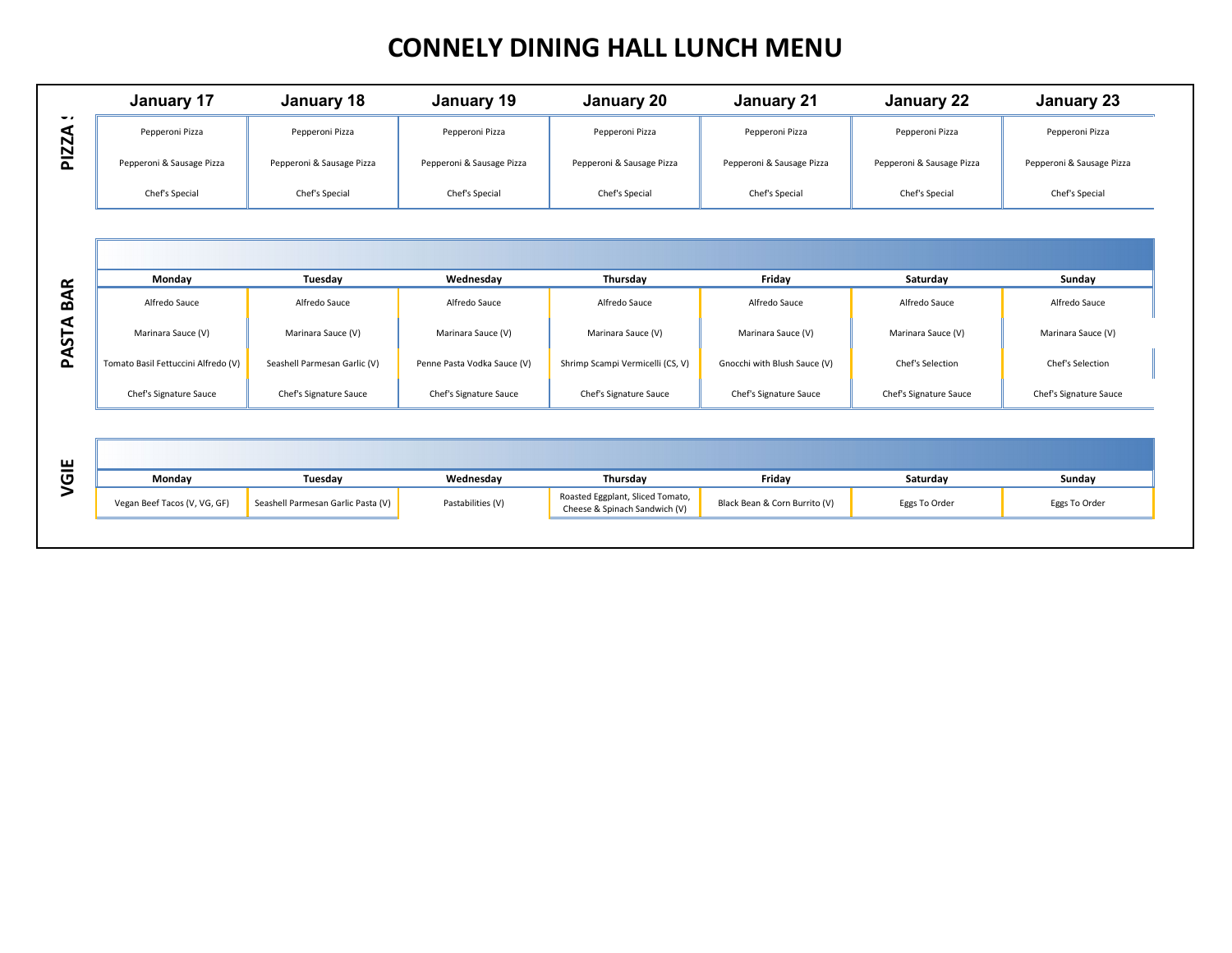#### **CONNELY DINING HALL DINNER MENU**

|        | January 17                                   | January 18                        | January 19                                    | January 20                          | January 21                   | January 22                        | January 23                      |
|--------|----------------------------------------------|-----------------------------------|-----------------------------------------------|-------------------------------------|------------------------------|-----------------------------------|---------------------------------|
|        |                                              |                                   |                                               |                                     |                              |                                   |                                 |
|        | Monday                                       | Tuesday                           | Wednesday                                     | Thursday                            | Friday                       | Saturday                          | Sunday                          |
|        | Italian Sausage Sandwich, Peppers,<br>Onions | Four Cheese & Beef Pasta Bake     | Atlantic Salmon with Dill Cream<br>Sauce (GF) | Meatloaf                            | BBQ Chicken Breast (GF)      | Chicken Fajitas                   | Buffalo Chicken Drumsticks (GF) |
|        | Broccoli, Cauliflowr, Carrots (V,<br>VG, GF) | Garlic Bread (V)                  | Parsley Redskin Potatoes (V, GF)              | Mashed Potatoes & Gravy             | Western Baked Beans (GF)     | Mexican Rice (V, GF)              | Onion Rings (V)                 |
| .<br>Õ | Roasted Broccoli (V, VG, GF)                 | Roasted Cauliflower (V-VG-GF)     | Green Beans Almondine (V, VG, GF,<br>CN)      | Capri Blend Vegetable (V, VG, GF)   | California Blend (V, VG, GF) | Griddled Onions & Peppers         | Chef's Selection Vegetable      |
| ξ      |                                              | Baby Carrots Chive Butter (V, GF) | Creamed Spinach (V, GF)                       | Roasted Brussel Sprouts (V, VG, GF) | Buttered Corn (V, GF)        | <b>Chef's Selection Vegetable</b> |                                 |
|        |                                              |                                   |                                               | Dinner Rolls (V)                    | Cheddar Knot Roll            |                                   |                                 |
|        |                                              |                                   |                                               |                                     |                              |                                   |                                 |

|                          | Italian Sausage Sandwich, Peppers,<br>Onions | Four Cheese & Beef Pasta Bake         | Atlantic Salmon with Dill Cream<br>Sauce (GF) | Meatloaf                            | BBQ Chicken Breast (GF)      | Chicken Fajitas                      | Buffalo Chicken Drumsticks (GF) |
|--------------------------|----------------------------------------------|---------------------------------------|-----------------------------------------------|-------------------------------------|------------------------------|--------------------------------------|---------------------------------|
|                          | Broccoli, Cauliflowr, Carrots (V,<br>VG, GF) | Garlic Bread (V)                      | Parsley Redskin Potatoes (V, GF)              | Mashed Potatoes & Gravy             | Western Baked Beans (GF)     | Mexican Rice (V, GF)                 | Onion Rings (V)                 |
| COMFORT FOOD             | Roasted Broccoli (V, VG, GF)                 | Roasted Cauliflower (V-VG-GF)         | Green Beans Almondine (V, VG, GF,<br>CN)      | Capri Blend Vegetable (V, VG, GF)   | California Blend (V, VG, GF) | <b>Griddled Onions &amp; Peppers</b> | Chef's Selection Vegetable      |
|                          |                                              | Baby Carrots Chive Butter (V, GF)     | Creamed Spinach (V, GF)                       | Roasted Brussel Sprouts (V, VG, GF) | Buttered Corn (V, GF)        | Chef's Selection Vegetable           |                                 |
|                          |                                              |                                       |                                               | Dinner Rolls (V)                    | Cheddar Knot Roll            |                                      |                                 |
|                          |                                              |                                       |                                               |                                     |                              |                                      |                                 |
|                          |                                              |                                       |                                               |                                     |                              |                                      |                                 |
|                          |                                              |                                       |                                               |                                     |                              |                                      |                                 |
|                          | Monday                                       | Tuesday                               | Wednesday                                     | Thursday                            | Friday                       | Saturday                             | Sunday                          |
|                          | Hamburger                                    | Hamburger                             | Hamburger                                     | Hamburger                           | Hamburger                    | Hamburger                            | Hamburger                       |
|                          | Cheeseburger                                 | Cheeseburger                          | Cheeseburger                                  | Cheeseburger                        | Cheeseburger                 | Cheeseburger                         | Cheeseburger                    |
| <b>FALCON GRILL</b>      | Grilled Chicken Sandwich                     | Grilled Chicken Sandwich              | Grilled Chicken Sandwich                      | Grilled Chicken Sandwich            | Grilled Chicken Sandwich     | Grilled Chicken Sandwich             | Grilled Chicken Sandwich        |
|                          | Black Bean Burger (V, VG)                    | Black Bean Burger (V, VG)             | Black Bean Burger (V, VG)                     | Black Bean Burger (V, VG)           | Black Bean Burger (V, VG)    | Black Bean Burger (V, VG)            | Black Bean Burger (V, VG)       |
|                          | Turkey Burger (GF)                           | Turkey Burger (GF)                    | Turkey Burger (GF)                            | Turkey Burger (GF)                  | Turkey Burger (GF)           | Turkey Burger (GF)                   | Turkey Burger (GF)              |
|                          | All Beef Hot Dog                             | All Beef Hot Dog                      | All Beef Hot Dog                              | All Beef Hot Dog                    | All Beef Hot Dog             | All Beef Hot Dog                     | All Beef Hot Dog                |
|                          | Onion Rings (V)                              | Buttermilk Ranch French Fries (V, GF) | Brew City Waffle Fries (V, VG)                | Chili Lime Spiced Fries (V, VG)     | Buffalo Fries (V, VG)        | Chef's Selection                     | Chef's Selection                |
|                          |                                              |                                       |                                               |                                     |                              |                                      |                                 |
|                          |                                              |                                       |                                               |                                     |                              |                                      |                                 |
|                          | Monday                                       | Tuesday                               | Wednesday                                     | Thursday                            | Friday                       | Saturday                             | Sunday                          |
| <b>INTERNATIO</b><br>NAL | Closed                                       | Closed                                | Closed                                        | Closed                              | Closed                       | Closed                               | Closed                          |
|                          |                                              |                                       |                                               |                                     |                              |                                      |                                 |
|                          |                                              |                                       |                                               |                                     |                              |                                      |                                 |
|                          | Monday                                       | Tuesday                               | Wednesday                                     | Thursday                            | Friday                       | Saturday                             | Sunday                          |
| <b>SHOP</b>              | Cheese Pizza (V)                             | Cheese Pizza (V)                      | Cheese Pizza (V)                              | Cheese Pizza (V)                    | Cheese Pizza (V)             | Cheese Pizza (V)                     | Cheese Pizza (V)                |
| 2A                       | Pepperoni Pizza                              | Pepperoni Pizza                       | Pepperoni Pizza                               | Pepperoni Pizza                     | Pepperoni Pizza              | Pepperoni Pizza                      | Pepperoni Pizza                 |

INTERNATIO

| Mondav           | Tuesdav          | Wednesdav        | Thursdav         | Fridav           | Saturdav         | Sunday           |
|------------------|------------------|------------------|------------------|------------------|------------------|------------------|
| Cheese Pizza (V) | Cheese Pizza (V) | Cheese Pizza (V) | Cheese Pizza (V) | Cheese Pizza (V) | Cheese Pizza (V) | Cheese Pizza (V) |
| Pepperoni Pizza  | Pepperoni Pizza  | Pepperoni Pizza  | Pepperoni Pizza  | Pepperoni Pizza  | Pepperoni Pizza  | Pepperoni Pizza  |